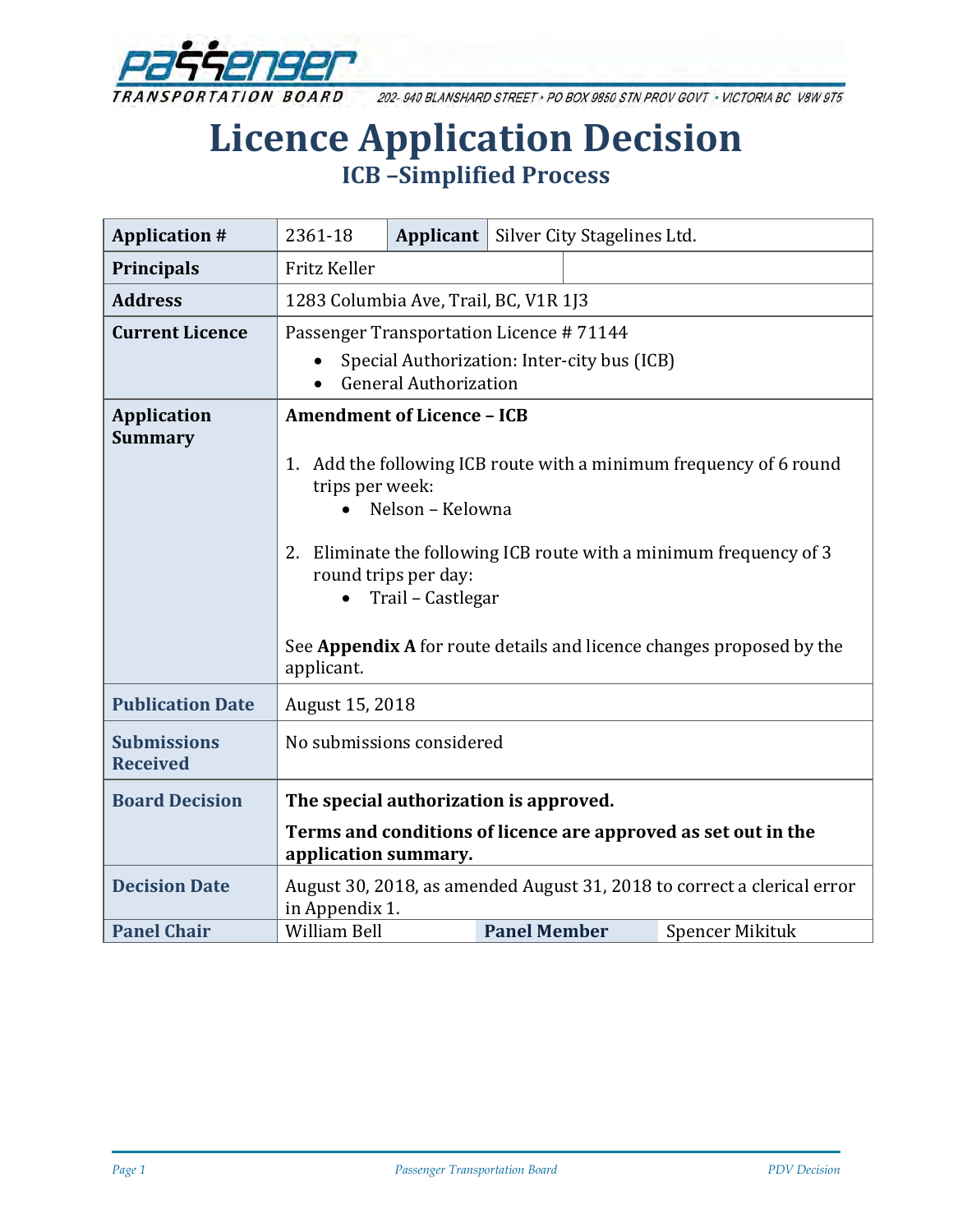### **Introduction**

Silver City Stagelines Ltd. (SCSL) is applying to operate a new bus service between Nelson and Kelowna, with the following route points:

- Nelson
- Castlegar
- **Trail**

• Midway

• Greenwood

- Rock Creek
- Grand Forks
- Kelowna

The map below depicts the proposed route and route points.



The service would operate on a reservation only basis from Monday to Saturday.

SCSL currently operates an inter-city bus (ICB) operation between Trail and Castlegar with a daily minimum of 3 trips per day in each direction. The application proposes an amendment to its licence and a removal of this route which has been operated as an interline service in partnership with Greyhound Canada.

The new service would continue serving Trail and Castlegar as route points on the proposed longer route. SCSL would operate the service with one Mercedes-Benz Sprinter passenger van together with a similar second vehicle for back-up.

No freight transportation would be provided with the service.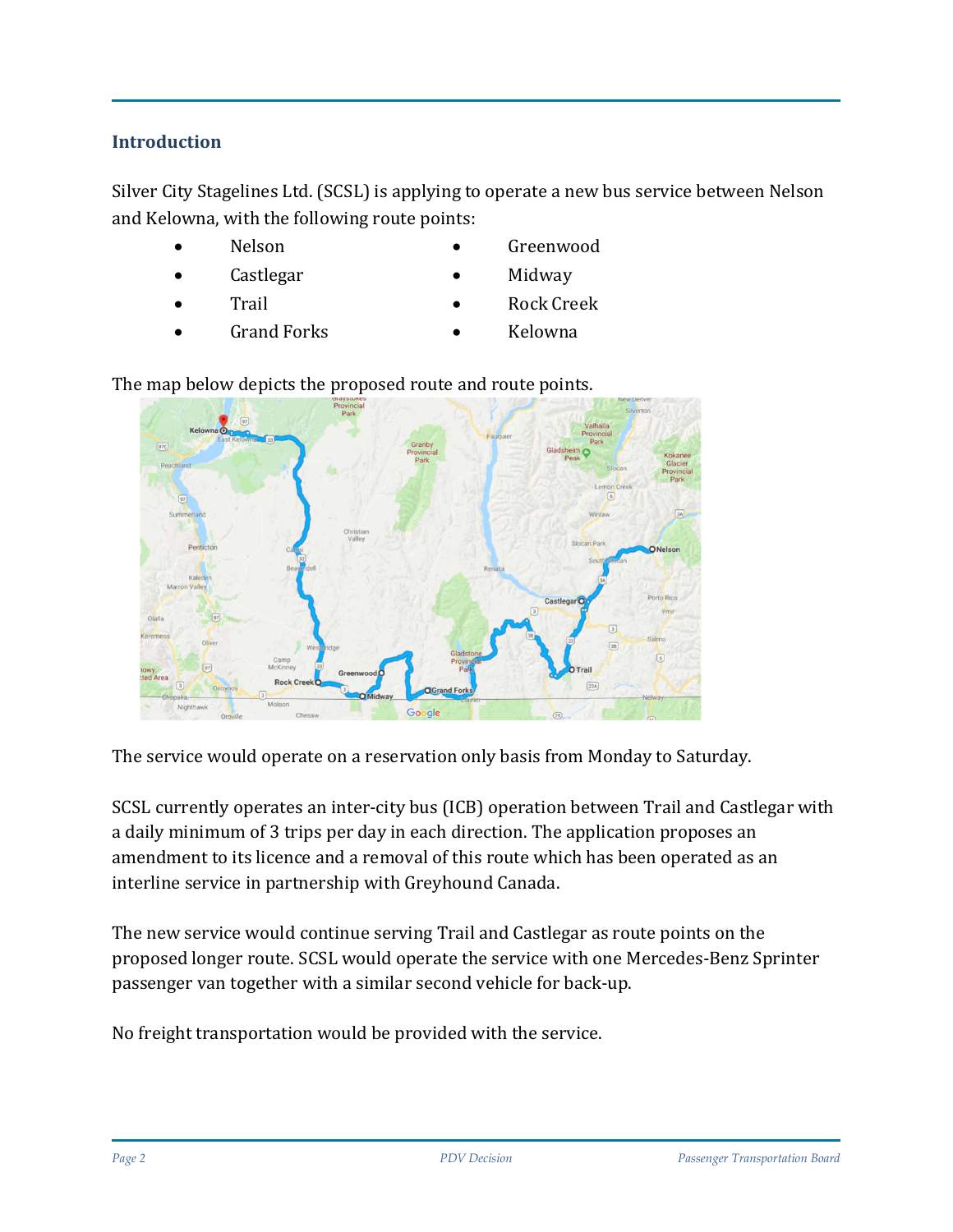# **I. Jurisdiction and Proceedings**

This application is made under the *Passenger Transportation Act* (the "PT Act"). The PT Act regulates the licensing and operation of commercial passenger transportation vehicles in B.C.

Under the Act, the Passenger Transportation Board (the "Board") makes decisions on applications inter-city buses. The Board has the authority to consider and approve applications for new licences as well as applications from existing licencees to change routes and decrease service levels.

In June 2018, Greyhound Transportation Canada ULC issued a news release stating that as of October 31, 2018, it will stop providing bus service in British Columbia. Greyhound's departure from BC will leave many areas of the province without inter-city bus service and access to essential services, such as work and education, and safe transportation.

To encourage other operators to fill the gap left by Greyhound's exit, the Board is "fasttracking" applications and using a simplified application process. This package is available for operators applying to operate inter-city buses (ICBs) on corridors in BC that:

- 1. have no commercial ICB service, or
- 2. will not have a commercial ICB service when Greyhound Canada [withdraws its bus](https://www.newswire.ca/news-releases/greyhound-canada-to-downsize-its-canadian-business-based-on-a-41-decline-in-ridership-since-2010-687687091.html)  [service](https://www.newswire.ca/news-releases/greyhound-canada-to-downsize-its-canadian-business-based-on-a-41-decline-in-ridership-since-2010-687687091.html) from BC on October 31, 2018.

The PT Act requires the Board to consider public need, applicant fitness and sound economic conditions in the passenger transportation industry before deciding whether to approve an application, in whole or in part, or to refuse an application. For applications proceeding through the simplified ICB process, much of the Board's focus is on applicant fitness.

The Act also allows the Board to, among other things,

- accept evidence and information that it considers relevant, necessary, and appropriate, whether or not the information would be admissible in a court of law. [Section 15]
- conduct written, electronic or oral hearings, or any combination of them, as the Board, in its sole discretion, considers appropriate [Section 17]
- require further information from an applicant  $[Section 27(1)(b)]$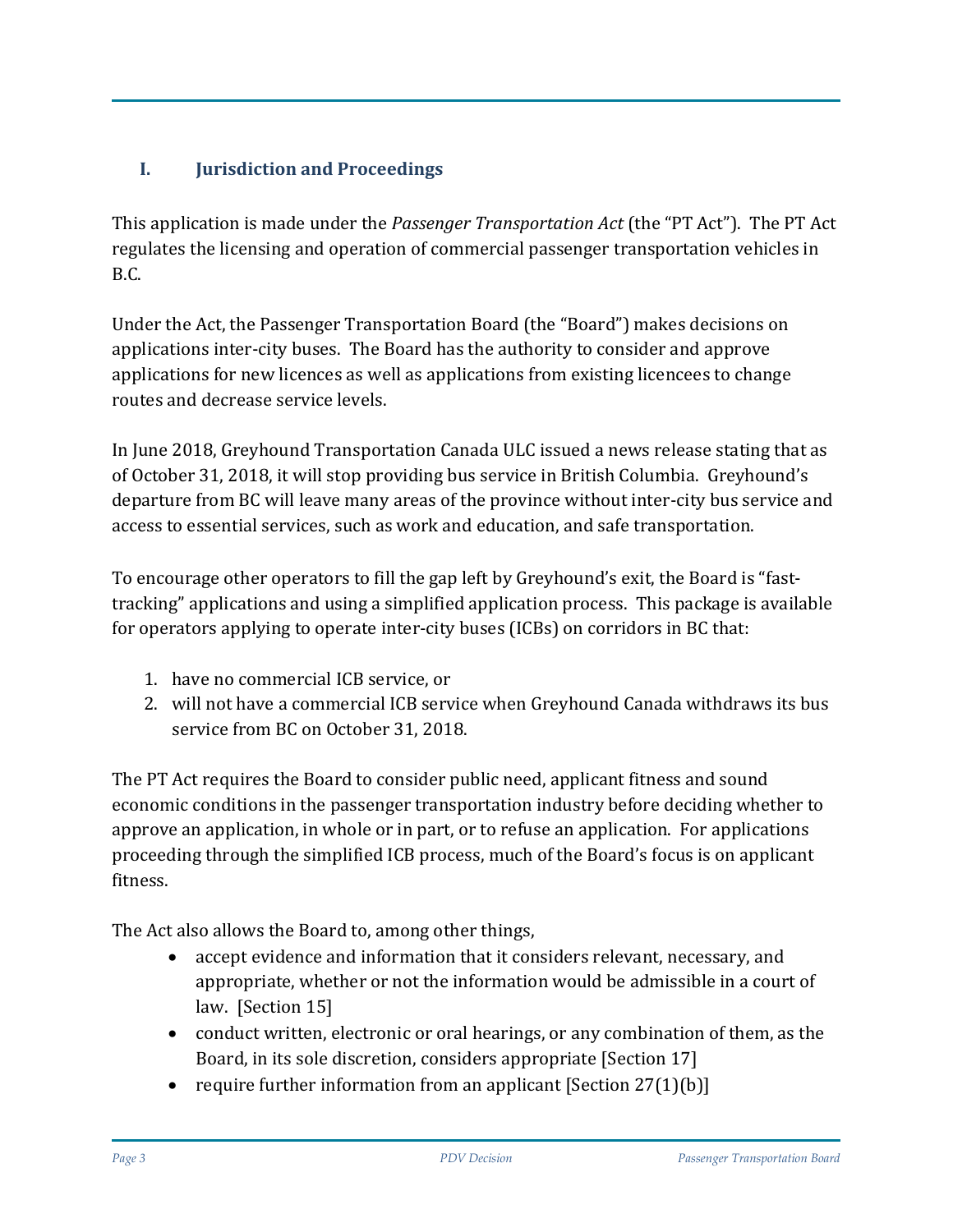• conduct an investigation into any matter related to an application (Section 27(3)(b)

Section 26 (2) of the Act requires the Board to publish the fact and nature of applications and section 27(3) requires the Board to consider applications and any written submissions it receives as result of publication. Section 27(5) says that people who make submissions are not entitled to disclosure of further information, unless the Board orders otherwise.

## (a) Procedural Matters

The applicant initially claimed there was an urgent public need for the proposed service because Greyhound Canada is withdrawing its service between Nelson and Kelowna on October 31, 2018. Other than this abandonment of service by Greyhound, the applicant did not demonstrate that an urgent public need exists currently. Therefore, we were not satisfied that the application should be processed on the basis of "urgent public need". Rather, the application should be proceed through the regular application process.

The Board received a late submission pertaining to this application. However, we determined the submission was not relevant to the Board's consideration of the application as outlined in section 28(1)(a)-(c) and would not assist the Board in its decision-making process.

We are conducting this application by way of a written hearing.

# **II. Background**

SCSL has been owned and operated by Fritz Keller for 8 years. SCSL as a company has been operating an interline service with Greyhound Canada since 2003.

The applicant currently holds passenger transportation licence 71144 with both a General Authorization and Special Authorization. The latter allows the operation of its current ICB service.

The applicant submitted requisite forms.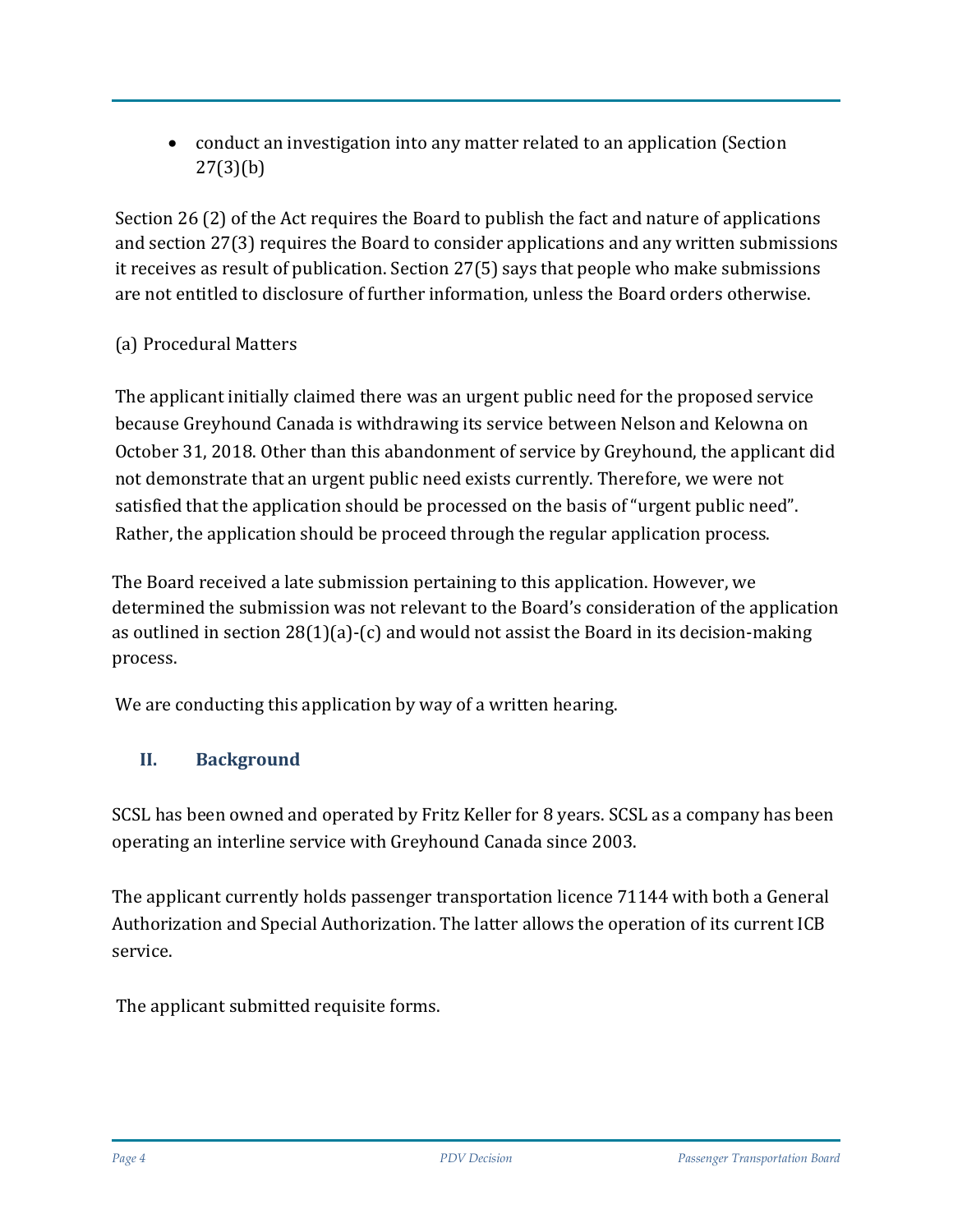# **III. Applicant's Rationale, Submissions and Responses**

# *(a) Applicant's Rationale*

SCSL has been operating an interline service in partnership with Greyhound Canada since 2003. Greyhound's recent announcement that it will no longer be servicing Western Canada effective October 31, 2018, leaves many rural towns with no bus service to larger city centres. SCSL understands how valuable it is to have a reliable means of transportation from the rural towns in the West Kootenays to Kelowna, B.C. The proposed route will operate with 2 Mercedes Benz 12 passenger Sprinter buses and on a reservation based model through SCLS' website.

## **IV. Board Mandate**

Section 28(1) of the *Passenger Transportation Act* says that the Board may approve the application, if the Board considers that:

- (a) there is a public need for the service the applicant proposed to provide under any special authorization.
- (b) the applicant is a fit and proper person to provide that service and is capable of providing that service, and
- (c) the application, if granted, would promote sound economic conditions in the passenger transportation business in British Columbia.

# **V. Reasons for the Board's Decision**

With the simplified ICB application process, as noted above in Section II, the Board is taking the view that the withdrawal of Greyhound Canada on this route that is proposed creates a public need for a replacement service and promotes sound economic conditions. As a result, our findings will largely focus on fitness of the applicant.

# *Applicant Fitness*

The Board reviews the conduct of an applicant and the structure of its operations. Does the applicant seem to understand passenger transportation laws and policies? Is the business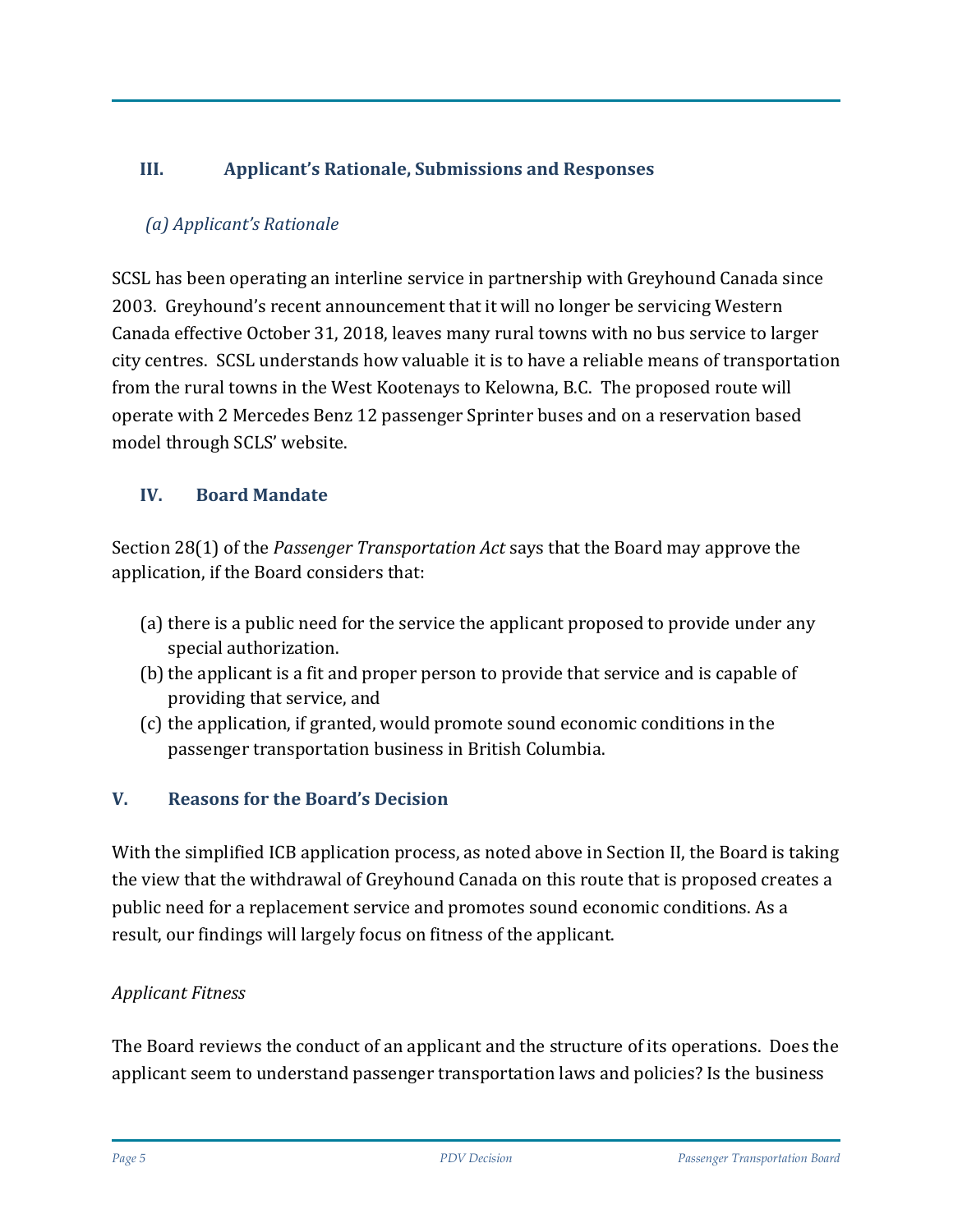set up to follow these laws? Is there something in the applicant's background that shows it disregards the law?

Applicants must show that they have the resources and skills to manage the service that they want to operate. The Board gets much of this information from business plans and financial statements.

SCSL was incorporated on May 12, 2006. The interline contract with Greyhound Canada for the current service between Trail, B.C. and Castlegar, B.C. has been operating successfully since 2003. The applicant purchased SCSL in 2010 and is based in Trail, B.C. It currently operates the interline service with one vehicle that it owns; a 2011 Mercedes-Benz Sprinter van that accommodates 11 passengers plus a driver. It will operate a second similar vehicle under a lease arrangement in its new ICB service to ensure a backup vehicle is in place for any mechanical repairs needed on either vehicle. The other vehicle would also be used during the Christmas season (December 18 to January 4) to accommodate up to 22 passengers each way. The applicant also has a contingency plan regarding the use of other drivers in the event a driver exceeds allowable driving time under hours of service rules. The vehicles will be serviced regularly by a local mechanic that focuses on European vehicles that ensures proper diagnostics and maintenance is performed. The applicant notes that these vehicles can be operated efficiently over a larger size bus that will ensure a profit.

The staff consists of the principal, Fritz Keller, who is the sole shareholder, president and the primary driver. He holds a Training Certificate that indicates the successful completion of a Class 1 licence in 2006. Mr. Keller's education and work experience indicates that he is a skilled manager and has overseen various operations. A reference letter from Sun City Coachlines dated December 31, 2009 reports that he *"proved to be an excellent bus operator, both with his professional operation and maintenance of the equipment and his ability to deal with the passengers…."* Currently with SCSL there are other employed drivers who all hold a Class 1,2 and 4 driver's licence. The applicant's National Safety Code certificate is in good standing. The applicant further reports it has an excellent safety record with no history of accidents and no roadside breakdowns.

The disclosure form of Unlawful Activity and Bankruptcy indicates no negative concerns about the principal. There has not been any information brought to our attention to prove that the applicant is not fit and proper.

The financial information included a balance sheet and income statements for the year ending November 30, 2017. Also included was a 3-year financial projection. The applicant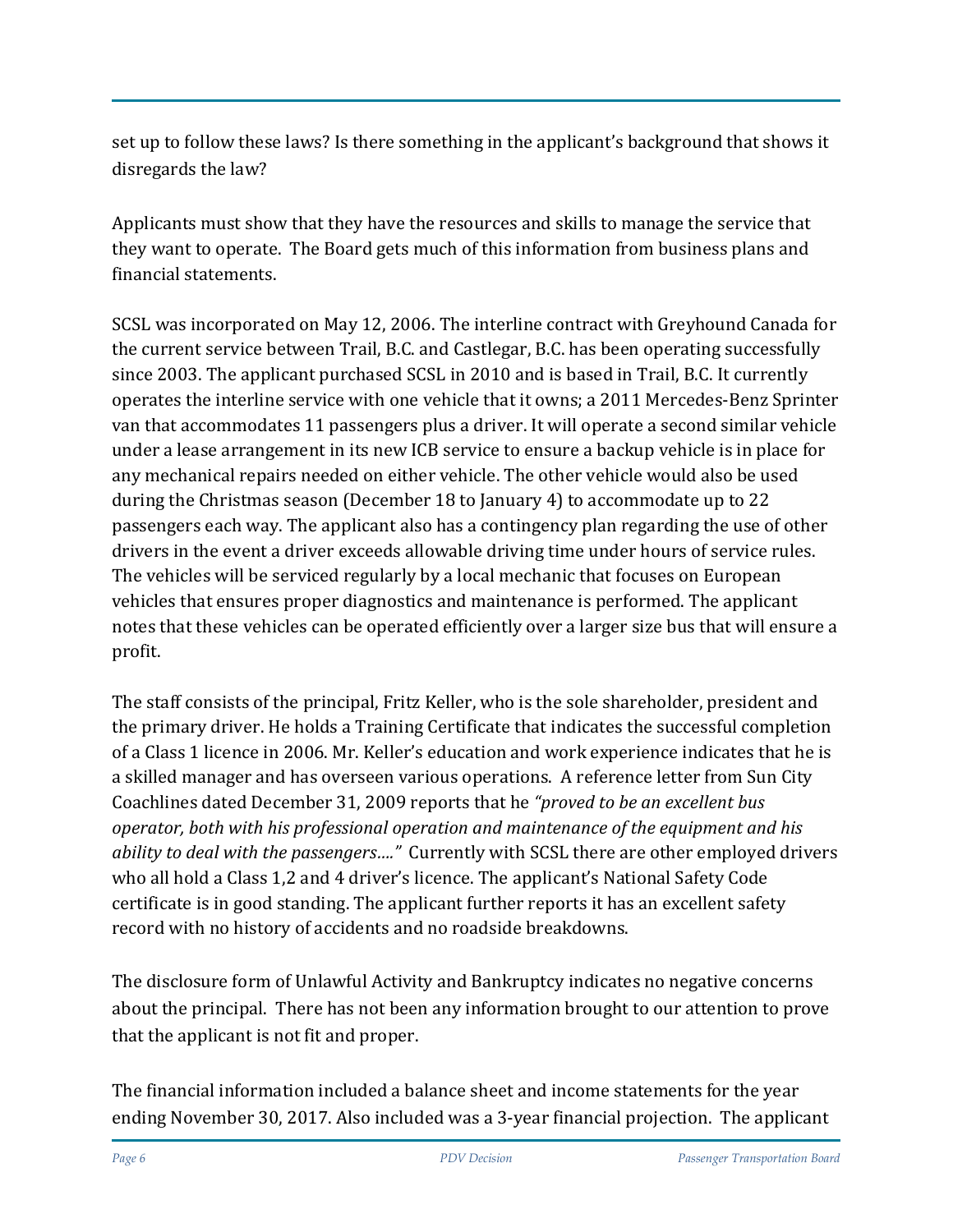reports that having access to Greyhound data regarding passenger history since 2003 allows it to have an in-depth knowledge about the needs of the service in the West Kootenays. It reviewed passenger load statistics by Greyhound Canada for the past 9 years in formulating its estimates and forecasts that appear reasonable and realistic given the assumptions outlined. The capital requirements for starting this ICB service are in place by the applicant. On approval of this application, the applicant plans to secure its drop off and pick up locations at convenient and central locations at the various route stops.

It would appear that SCSL has the experience, operational knowledge and capacity to service its proposed new route safely and effectively.

We find the applicant to be a fit and proper person who has the necessary skills and infrastructure in place that would indicate that they are capable of managing and providing the additional service.

## *Public Need and Sound Economic Conditions*

The service proposed by SCSL is a replacement service. The service proposed between Nelson and Kelowna reinstates a portion of the ICB service to be eliminated by Greyhound Canada effective October 31, 2018 with 2 fewer routes stops (Christina Lake and South Slocan Junction) and with a greater minimum frequency of 6 trips per week in each direction. The application included a support letter dated August 1, 2018 from Richard Cannings, MP South Okanagan-West Kootenays, who reports the importance and need for many citizens for access to health care in Kelowna.

The area to be serviced by SCSL has a long history of ICB service by Greyhound Canada. Approving SCSL to replace the gap in ICB service resulting from Greyhound Canada's withdrawal from B.C. in October 2018 restores the availability of an ICB option and confidence that a reliable service will continue for public use.

Under the circumstances allowing SCSL using a smaller scale infrastructure and a reservation based or pre-booked model to meet a current public need is constructive in the public interest. We find a continuing public need for the proposed ICB service and approve the amendment of licence.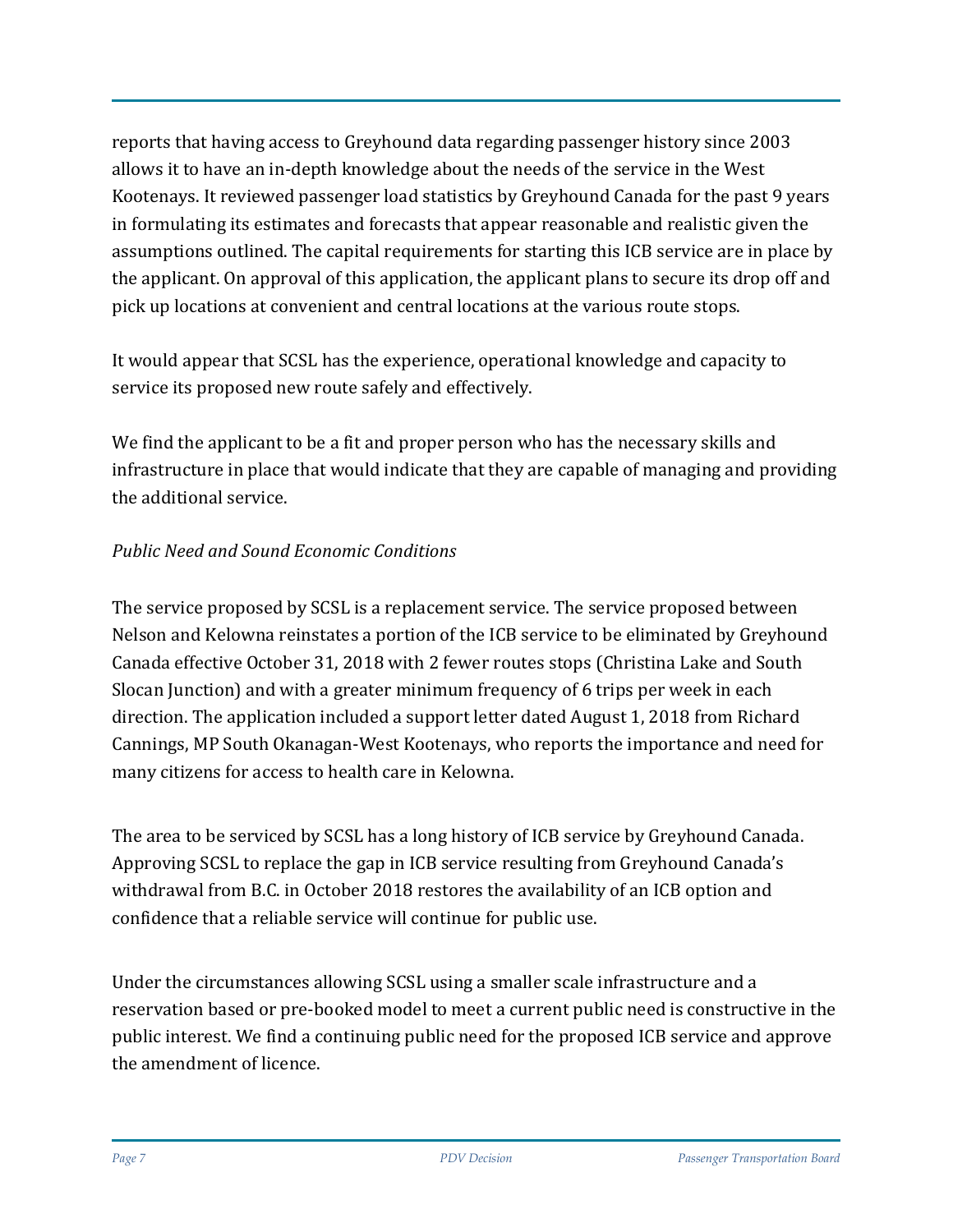Further, the panel finds based on its findings above that SCSL with its local experience, knowledge and lower operating overhead, including a ridership certainty through a reservation system, it will provide not only a substitute ICB service, but one that can grow and continue in the long term. As a result, we find that application would promote sound economic conditions in the transportation business in B.C.

To ensure a smooth transition of service, we are requiring SCSL to post time schedules and implement its time schedules for the proposed route stops and website reservations no later than **September 30, 2018.** Further, by **October 26, 2018** it must have activated the 2 vehicles it proposes to use on this route.

## **VI. Conclusion**

For the reasons above, this application is approved in whole.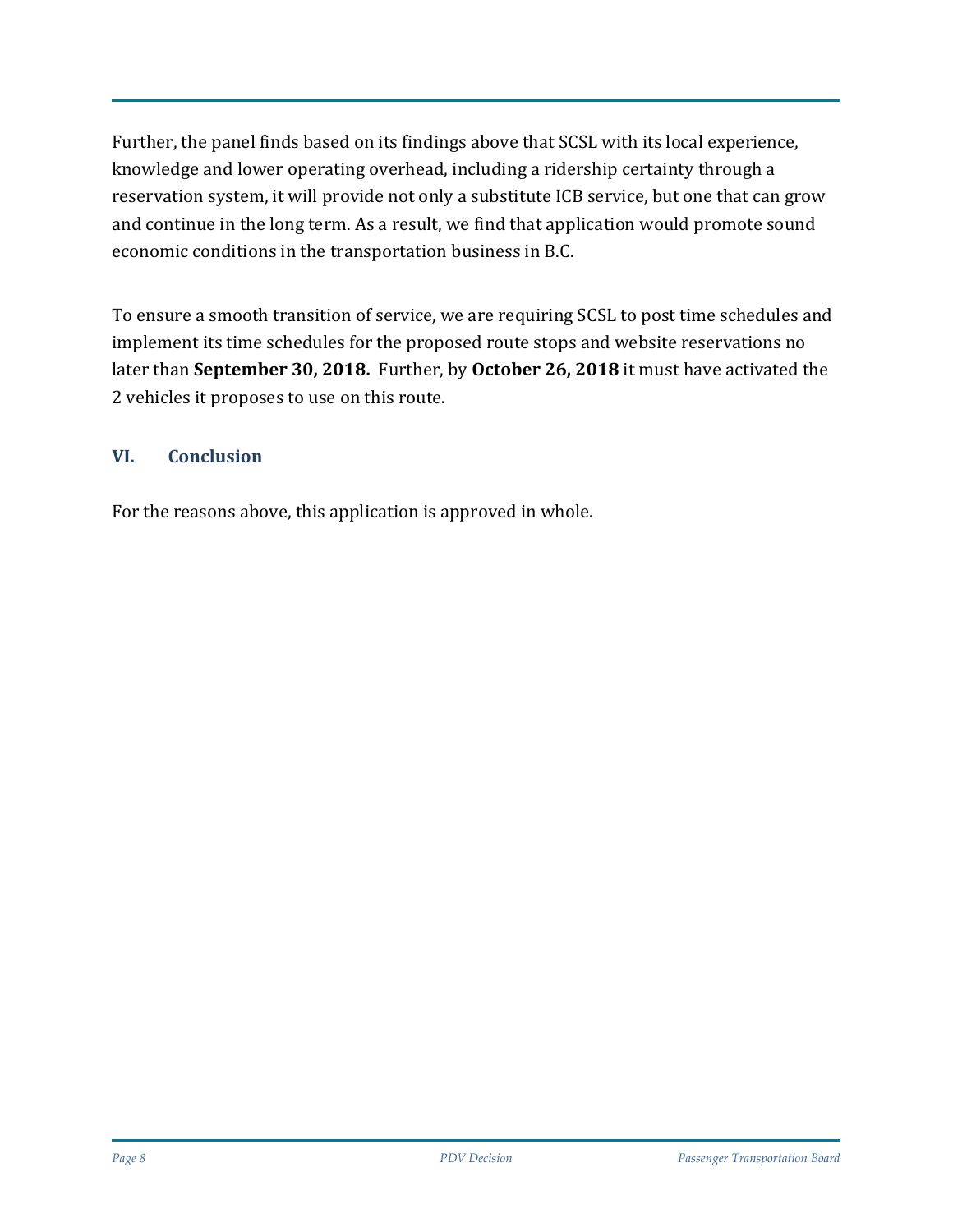# **Appendix 1: Public Notice Requirements**

A Passenger Transportation Licence must be issued by the Registrar of Passenger Transportation under section 29 or renewed under section 34 of the Passenger Transportation Act before the special authorization approved in this decision may be exercised.

## **A. Direction to the Applicant Regarding Notice and Implementation**

• Unless otherwise ordered by the Passenger Transportation Board, Silver City Stagelines Ltd. must post time schedules on line and make available to the public on line its reservation system no later than **September 30, 2018** to enable advance bookings.

#### **B. Direction to the Registrar of Passenger Transportation Regarding Issuance**

• The Registrar of Passenger Transportation (Registrar) may only issue a licence to Silver City Stagelines Ltd. that reflects the amendments approved in this decision and set out in Appendix 2 after the Registrar is satisfied that Silver City Stagelines Ltd. has posted time schedules on line and made available to the public on line its reservation.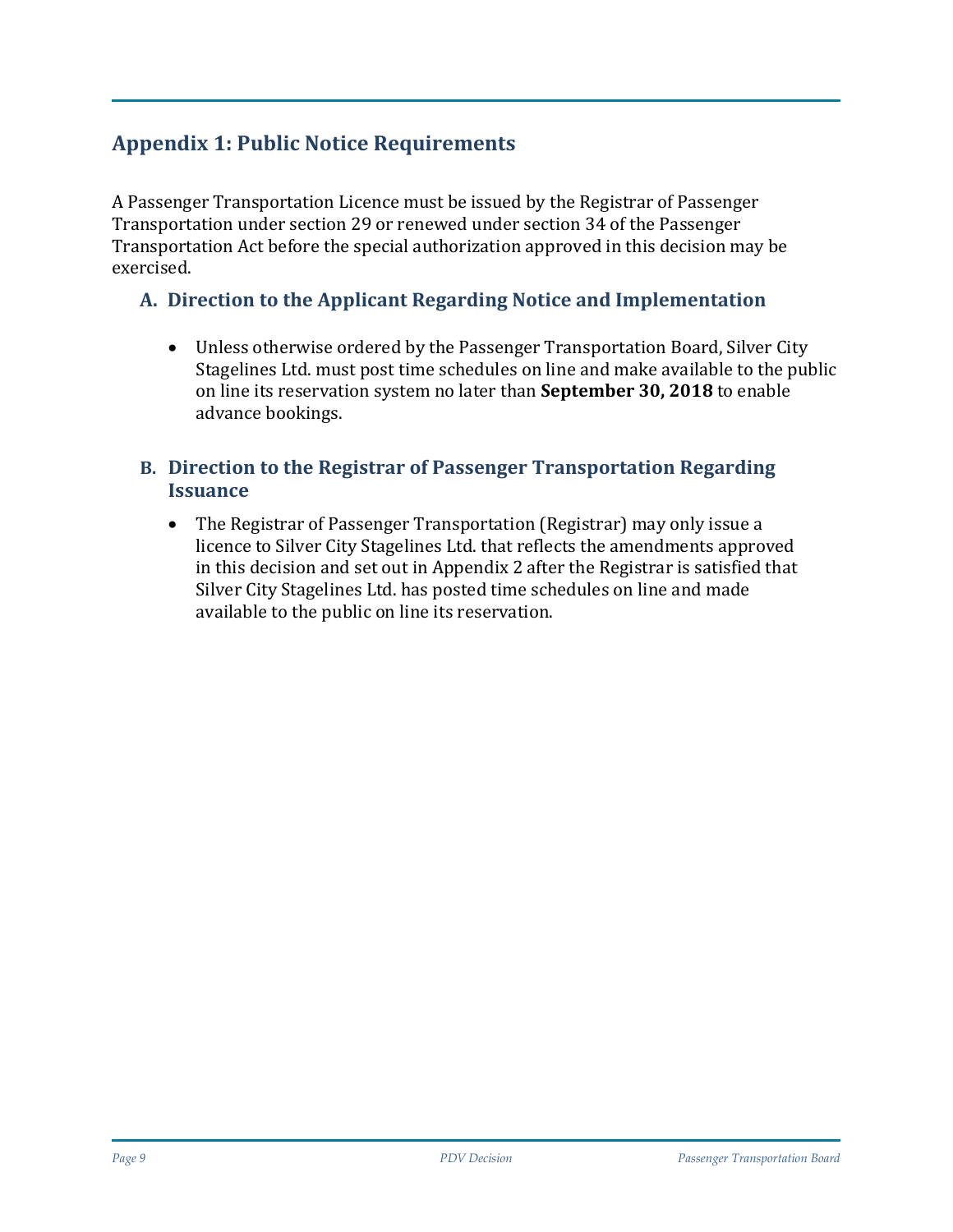#### **Silver City Stagelines Ltd. Appendix 2**

| <b>Licence Required</b><br>to Operate<br><b>Vehicles</b> | The Registrar of Passenger Transportation must issue the applicant a<br>licence before the applicant can operate any vehicles approved in this<br>decision.                                                                                                                                                                                                                                                                                                                                                                                                                                                                |  |  |
|----------------------------------------------------------|----------------------------------------------------------------------------------------------------------------------------------------------------------------------------------------------------------------------------------------------------------------------------------------------------------------------------------------------------------------------------------------------------------------------------------------------------------------------------------------------------------------------------------------------------------------------------------------------------------------------------|--|--|
| <b>Approval of</b><br>application may<br>expire          | 1. The applicant must activate at least 2 vehicles by October 26,<br>2018.<br>2. If the applicant does not meet the requirements set out in 1<br>above, this Special Authorization expires.<br>3.<br>The Passenger Transportation Board may vary the requirements<br>set out in 1 above, if circumstances warrant it.<br>4. If an applicant needs more time to activate its vehicles, then the<br>applicant must make a request to the Board before October 26,<br>2018.<br>(Note: "activate" means that the applicant has submitted the documents<br>required to obtain a Special Authorization Vehicle Identifier to the |  |  |
| <b>Notice to</b><br><b>Registrar</b>                     | Registrar of Passenger Transportation.)<br>The Registrar must not, without direction from the Board, issue the<br>applicant a licence or any Special Authorization Vehicle Identifiers if<br>the applicant has not activated at least 2 vehicles by October 26, 2018.<br>(Note: activated means that the applicant has submitted to the<br>Registrar of Passenger Transportation the documents required to<br>obtain a Special Authorization Vehicle Identifier.)                                                                                                                                                          |  |  |

| <b>Special</b><br>Authorization | <b>Inter-City Bus (ICB)</b>                                                                                                                                                                                                                  |  |  |  |  |
|---------------------------------|----------------------------------------------------------------------------------------------------------------------------------------------------------------------------------------------------------------------------------------------|--|--|--|--|
| <b>Terms &amp; Conditions</b>   |                                                                                                                                                                                                                                              |  |  |  |  |
| <b>Services</b>                 |                                                                                                                                                                                                                                              |  |  |  |  |
| Service                         | Transportation of passengers must be provided:<br>on a scheduled basis, and<br>a)<br>b) in accordance with minimum frequencies and other terms and conditions<br>of licence that apply to the routes and route points.                       |  |  |  |  |
| Schedule                        | The licence holder must publish, in a manner accessible to the general public,<br>a schedule for each route with the time and location of each stop, and must<br>carry in each vehicle a copy of the schedule that the vehicle is following. |  |  |  |  |